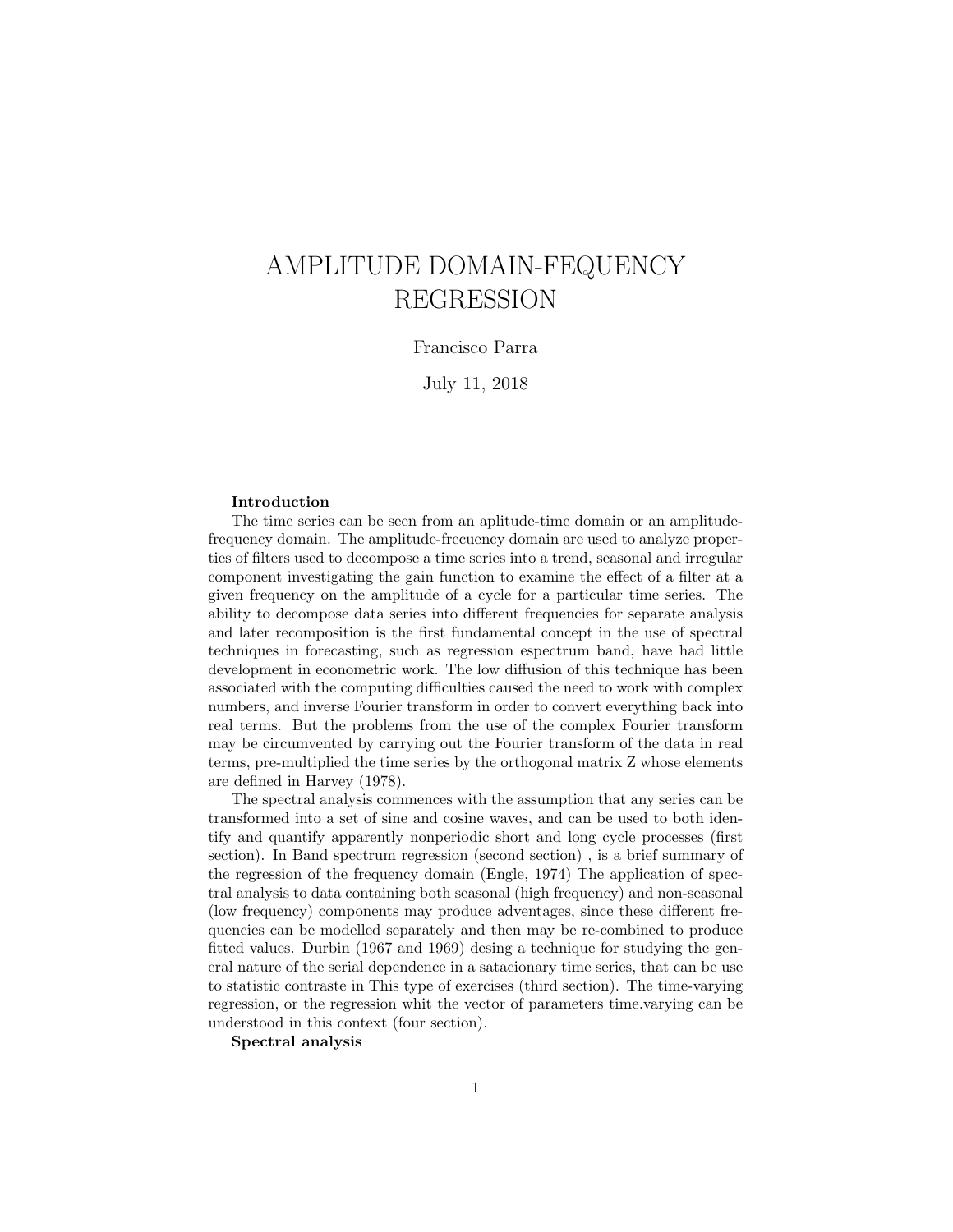Nerlove (1964) and Granger (1969) were the two foremost researchers on the application of spectral techniques to economic time series.

The use of spectral analysis requires a change of focus from an amplitudetime domain to an amplitude-frequency domain. Thus spectral analysis commences with the assumption that any series, Xt, can be transformed into a set of sine and cosine waves such as:

$$
X_t = \eta + \sum_{j=1}^{N} [a_j \cos(2\pi \frac{ft}{n}) + b_j \sin(2\pi \frac{ft}{n})]
$$
 (1)

where  $\eta$  is the mean of the series,  $a_i$  and  $b_i$  are the amplitude, f is the frequency over a span of n observations, t is a time index ranging from 1 to N where N is the number of periods for which we have observations, the fraction  $(f t/n)$  for different values of t converts the discrete time scale of time series into a proportion of 2 and j ranges from 1 to n where  $n = N/2$ . The highest observable frequency in the series is  $n/N$  (i.e., 0.5 cycles per time interval). High frequency dynamics (large f) are akin to short cycle processes while low frequency dynamics (small f) may be likened to long cycle processes. If we let  $\frac{ft}{n} = w$  then equation (1) can be re-written more compactly as:

$$
X_t = \eta + \sum_{j=1}^{N} [a_j \cos(\omega_j) + b_j \sin(\omega_j)] \tag{2}
$$

Spectral analysis can be used to both identify and quantify apparently nonperiodic short and long cycle processes. A given series  $X_t$  may contain many cycles of different frequencies and amplitudes and such combinations of frequencies and amplitudes may yield cyclical patterns which appear non-periodic with irregular amplitude. In fact, in such a time series it is clear from equation (2) that each observation can be broken down into component parts of different length cycles which, when added together (along with an error term), comprise the observation (Wilson and Perry, 2004).

The overall effect of the Fourier analysis of  $N$  observation to a time date is to partition the variability of the series into components at frequencies  $\frac{2\pi}{N}$ ,  $\frac{4\pi}{N}, \ldots, \pi$ . The component at frequency  $\omega_p = \frac{2\pi p}{N}$  if called the pth harmonic. For  $p \neq \frac{N}{2}$ , the equivalent form to write the pth harmonic are:

$$
a_p \cos \omega_p t + b_p \sin \omega_p t = R_p \cos (\omega_p t + \phi_p)
$$

where  $R_p = \sqrt{a_p + b_p}$  and  $\phi_p = \tan^{-1}(\frac{-b_p}{a_p})$  $\frac{-v_p}{a_p}$ 

The plot of  $I(\omega) = \frac{NR_p^2}{4\pi}$  against  $\omega$  is called the periodogram of time data. Trend will produce a peak at zero frequency, while seasonal variations produces peaks at the seasonal frquency and at integer multiples of the sesaonal frequency. Then, when a periodogram has a large peak at some frequency  $\omega$  then related peaks may occurr at  $2\omega$ ,  $3\omega$ ,....(Chaftiel, C,2004)

Band spectrum regression

.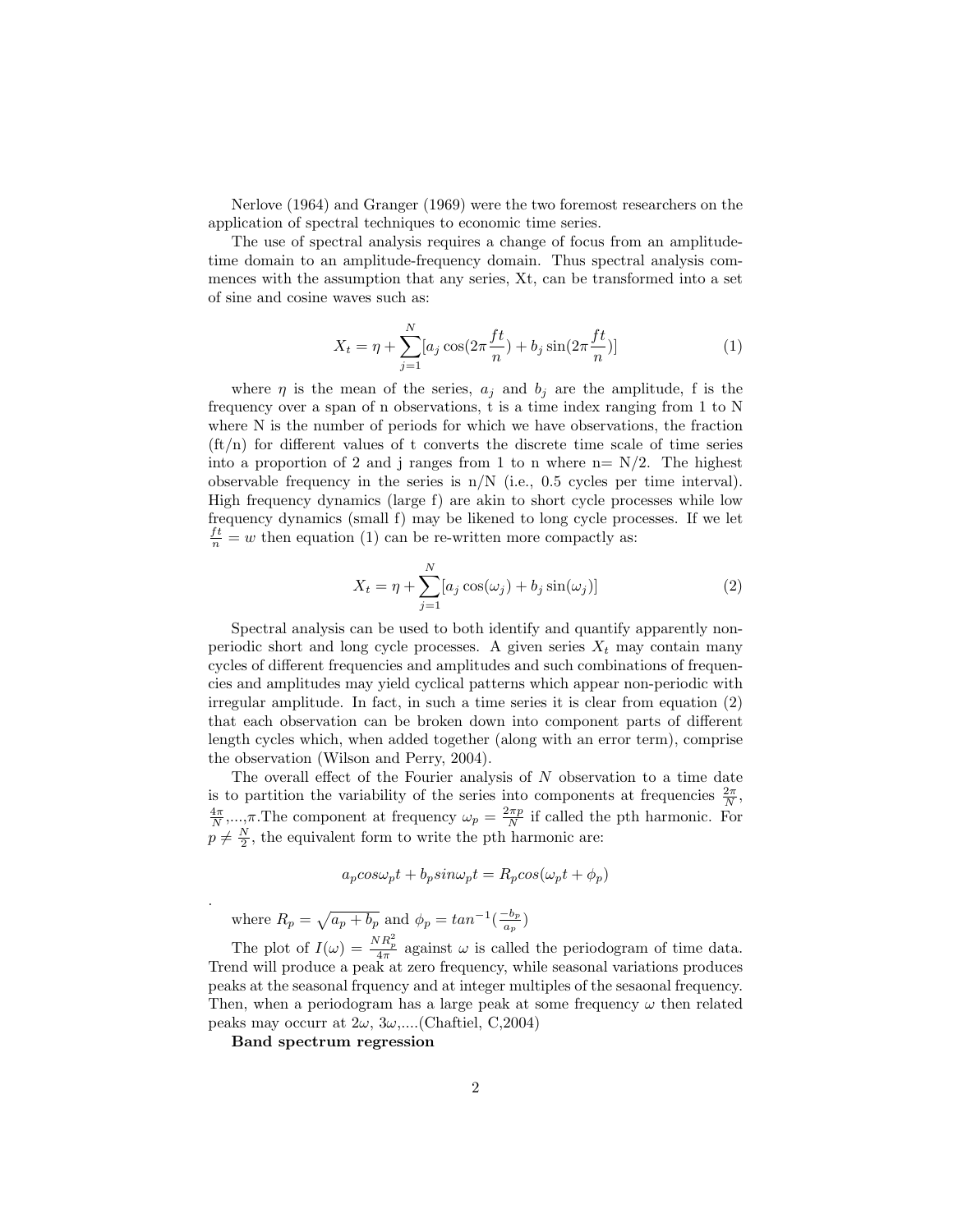Hannan (1963) first proposed regression analysis in the frequency domain,later examining the use of this technique in estimating distributed lag models (Hannan, 1965, 1967). Engle (1974) demonstrated that regression in the frequency domain has certain advantages over regression in the time domain. Consider the linear regression model

$$
y = X\beta + u \tag{3}
$$

where X is an n x k matrix of fixed observations on the independent variables,  $\beta$  is a k x I vector of parameters, y is an n x 1 vector of observations on the dependent variable, and u is an n x I vector of disturbance terms each with zero mean and constant variance,  $\sigma^2$ .

The model may be expressed in terms of frequencies by applying a finite Fourier transform to the dependent and independent variables.For Harvey (1978) there are a number of reasons for doing this. One is to permit the application of the technique known as 'band spectrum regression', in which regression is carried out in the frequency domain with certain wavelengths omitted. Another reason for interest in spectral regression is that if the disturbances in (3) are serially correlated, being generated by any stationary stochastic process, then regression in the frequency domain will yield an asymptotically efficient estimator of  $\beta$ .

Engle (1974) compute the full spectrum regression with he complex finite Fourier transform based on the n x n matrix  $W$ , in which element  $(t, s)$  is given by

$$
w_{ts} = \frac{1}{\sqrt{n}} e^{i\lambda_t s} \text{ , } s = 0, 1, ..., n-1
$$

where  $\lambda_t = 2\pi \frac{t}{n}$ , t=0,1,...,n-1, and  $i = \sqrt{-1}$ .

Pre-multiplying the observations in observations in  $(3)$  by W yields

$$
\dot{y} = \dot{X}\beta + \dot{u} \tag{4}
$$

where  $\dot{y} = Wy, \dot{X} = WX$ , and  $\dot{u} = Wu$ .

If the disturbance vector in (4) obeys the classical assumptions, viz.  $E[u] = 0$ and  $E[uu'] = \sigma^2 I_n$ , then the transformed disturbance vector,  $\dot{u}$ , will have identical properties. This follows because the matrix W is unitary, i.e.,  $WW<sup>T</sup>$  = I, where  $W<sup>T</sup>$  is the transpose of the complex conjugate of W. Furthermore the observations in (4) contain precisely the same amount of information as the untransformed observations in (3).

Application of OLS to  $(4)$  yields, in view of the properties of  $\dot{u}$ , the best linear unbiased estimator (BLUE) of  $\beta$ . This estimator is identical to the OLS estimator in (3), a result which follows directly on taking account of the unitary property of W. When the relationship implied by  $(4)$  is only assumed to hold for certain frequencies, band spectrum regression is appropriate, and this may be carried out by omitting the observations in (4) corresponding to the remaining frequencies. Since the variables in (4) are complex, however, Engle (1974) suggests an inverse Fourier transform in order to convert everything back into real terms (Harvey,1974).

The problems which arise from the use of the complex Fourier transform may be circumvented by carrying out the Fourier transform of the data in real terms.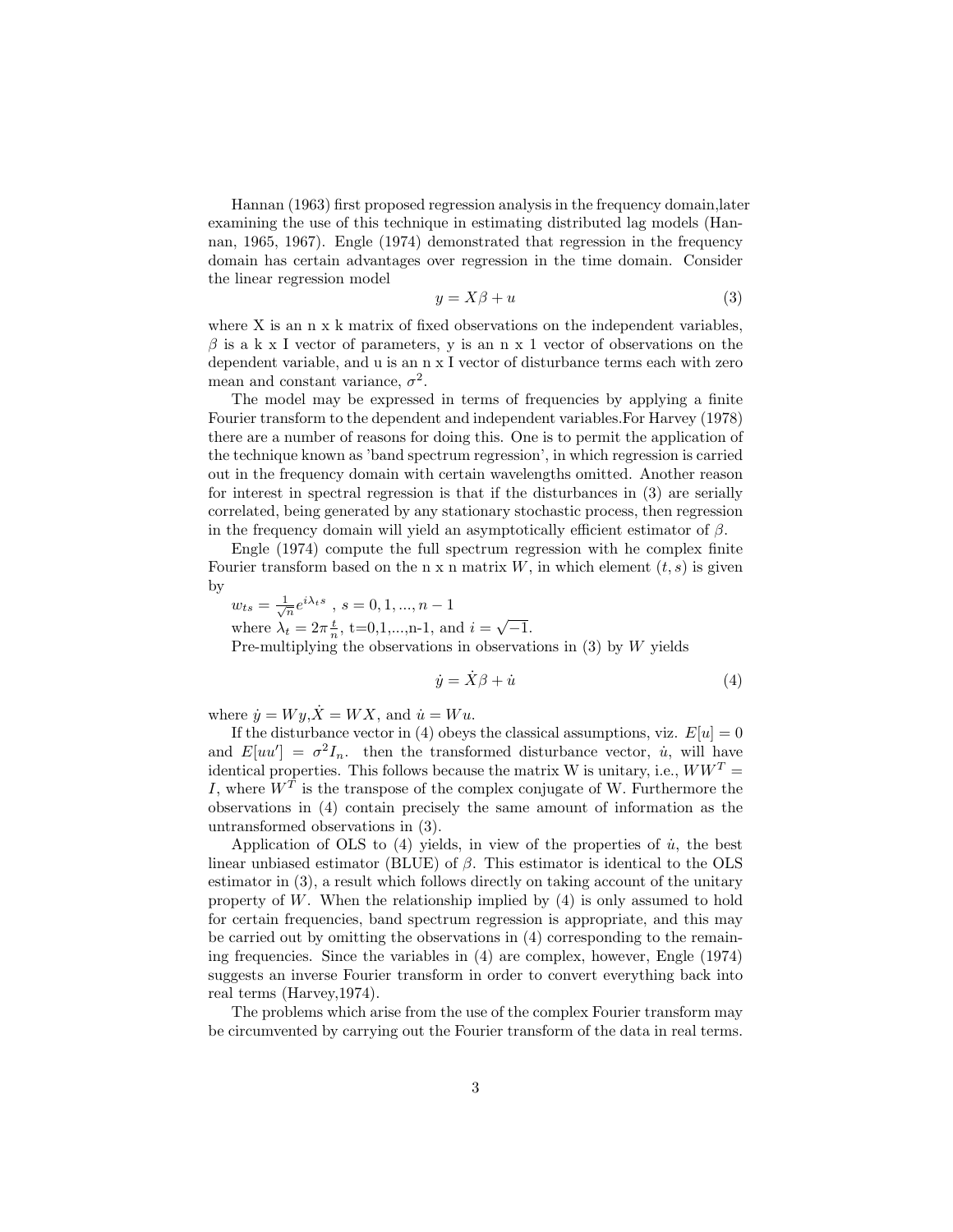In order to do this the observations in (3) are pre-multiplied by the orthogonal matrix  $Z$  whose elements are defined as follows (Harvey, 1978):

$$
z_{ts} = \begin{cases} \left(\frac{1}{n}\right)^{\frac{-1}{2}} & t = 1\\ \left(\frac{2}{n}\right)^{\frac{1}{2}} \cos\left[\frac{\pi t(s-1)}{n}\right] & t = 2, 4, 6, \ldots (n-2) \text{ or } (n-1) \\ \left(\frac{2}{n}\right)^{\frac{1}{2}} \sin\left[\frac{\pi (t-1)(s-1)}{T}\right] & t = 3, 5, 7, \ldots, (n-1) \text{ or } n \\ \left(n\right)^{\frac{-1}{2}} (-1)^{s+1} & t = n \text{ if n is even }, s = 1, \ldots n, \end{cases}
$$

The resulting frequency domain regression model is:

$$
y^{**} = X^{**}\beta + v
$$
 (5)

where  $y^{**} = Zy, X^{**} = ZX$  and  $v = Zu$ .

In view of the orthogonality of Z,  $E[vv'] = \sigma^2 I_n$  when  $E[uu'] = \sigma^2 I_n$  and the application of OLS to (5) gives the BLUE of  $\beta$ .

Since all the elements of  $y^{**}$  and  $X^{**}$  are real, model may be treated by a standard regression package. If band spectrum regression is to be carried out, the number of rows in  $y^{**}$  and  $X^{**}$  is reduced accordingly, and so no problems arise from the use of an inappropriate number of degrees of freedom.

Amplitude domain-frequency regression

Consider now the linear regression model

$$
y_t = \beta_t x_t + u_t \tag{6}
$$

where  $x_t$  is an n x 1 vector of fixed observations on the independent variable,  $\beta_t$  is a n x 1 vector of parameters, y is an n x 1 vector of observations on the dependent variable, and  $u_t$  is an n x 1 vector de errores distribuidos con media cero y varianza constante.

Whit the assumption that any series,  $y_t, x_t, \beta_t$  and ut, can be transformed into a set of sine and cosine waves such as:

$$
y_t = \eta^y + \sum_{j=1}^N [a_j^y \cos(\omega_j) + b_j^y \sin(\omega_j)
$$

$$
x_t = \eta^x + \sum_{j=1}^N [a_j^x \cos(\omega_j) + b_j^x \sin(\omega_j)]
$$

Pre-multiplying  $(6)$  by  $Z$ :

 $\dot{y} = \dot{x}\dot{\beta} + \dot{u}$ 

(7)

where  $\dot{y} = Zy, \dot{x} = Zx, \dot{\beta} = Z\beta$  y  $\dot{u} = Zu$ The system (7) can be rewritten as (see appendix):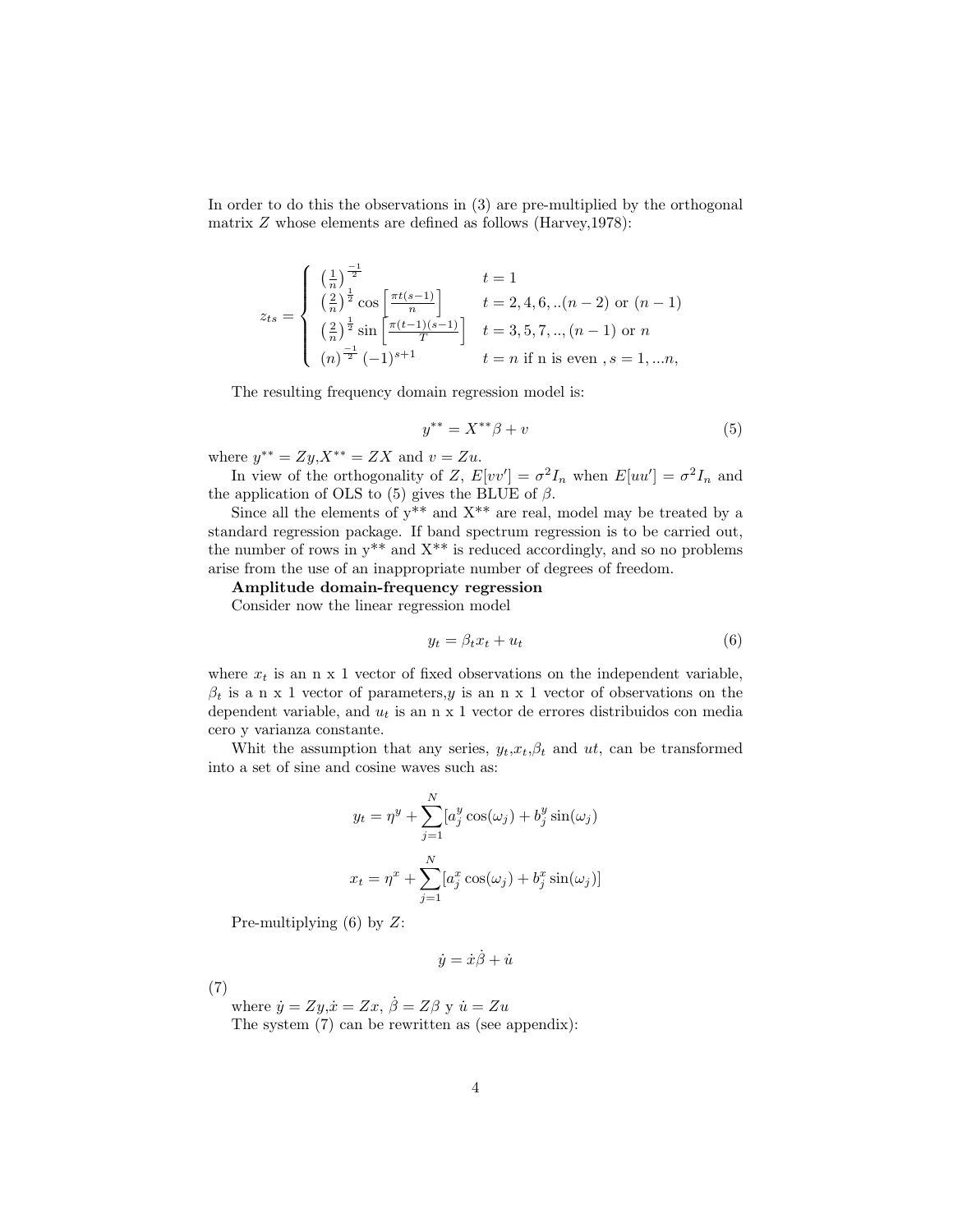$$
\dot{y} = Zx_t I_n Z^T \dot{\beta} + Z I_n Z^T \dot{u}
$$

(8)

If we call  $\dot{e} = Z I_n Z^T \dot{u}$ , It can be found the  $\dot{\beta}$  that minimize the sum of squared errors  $E_T = Z^T \dot{e}$ .

Once you have found the solution to this optimization, the series would be transformed into the time domain.

# Example: Regression in frequency domain into the GDP and emploiment in Canada

The function transforms the time series in amplitude-frequency domain, order the fourier coefficient by the comun frequencies in cross-spectrum, make a band spectrum regresion of the serie  $y_t$  and  $x_t$  for every set of fourier coefficients, and select the model to pass the significance bands to periodogram cumulative (Venables and Ripley,2002).

> library(descomponer)

> data(PIB)

> data (celec)

> rdf(celec,PIB)

\$datos

|    | Y     | Χ                  | F                 | res          |
|----|-------|--------------------|-------------------|--------------|
| 1  | 12458 | 65.72689           | 12438.74          | 19.26350     |
| 2  | 12822 | 67.48491           | 12909.66          | $-87.65586$  |
| 3  | 13345 | 69.97484           | 13576.63          | -231.63133   |
| 4  | 14288 | 72.98793           | 14383.75          | $-95.74524$  |
| 5  | 15309 | 76.26133           | 15260.59          | 48.41183     |
| 6  | 16207 | 80.29488           | 16341.05          | -134.05185   |
| 7  | 17290 | 83.50754           | 17201.62          | 88.37559     |
| 8  | 17805 | 85.91239           | 17845.81          | $-40.80958$  |
| 9  | 19037 | 88.65090           | 18579.37          | 457.62803    |
| 10 | 19915 | 91.45826           | 19331.38          | 583.62284    |
| 11 | 20867 | 94.86328           | 20243.48          | 623.52297    |
| 12 | 21543 | 98.82299           | 21304.16          | 238.83875    |
| 13 | 21935 | 102.54758          | 22301.86          | -366.86407   |
| 14 | 22253 | 103.69194 22608.40 |                   | -355.40283   |
| 15 | 21757 | 99.98619 21615.75  |                   | 141.25334    |
| 16 | 22409 | 100.00000 21619.45 |                   | 789.55406    |
| 17 | 20636 | 99.38237 21454.00  |                   | $-818.00190$ |
| 18 | 20663 | 97.30654           | 20897.95          | $-234.95105$ |
| 19 | 19952 |                    | 96.10971 20577.36 | $-625.35719$ |

#### \$Fregresores

|  | 2                |
|--|------------------|
|  | X1 1 88.15634053 |
|  | X2 0-5.68444051  |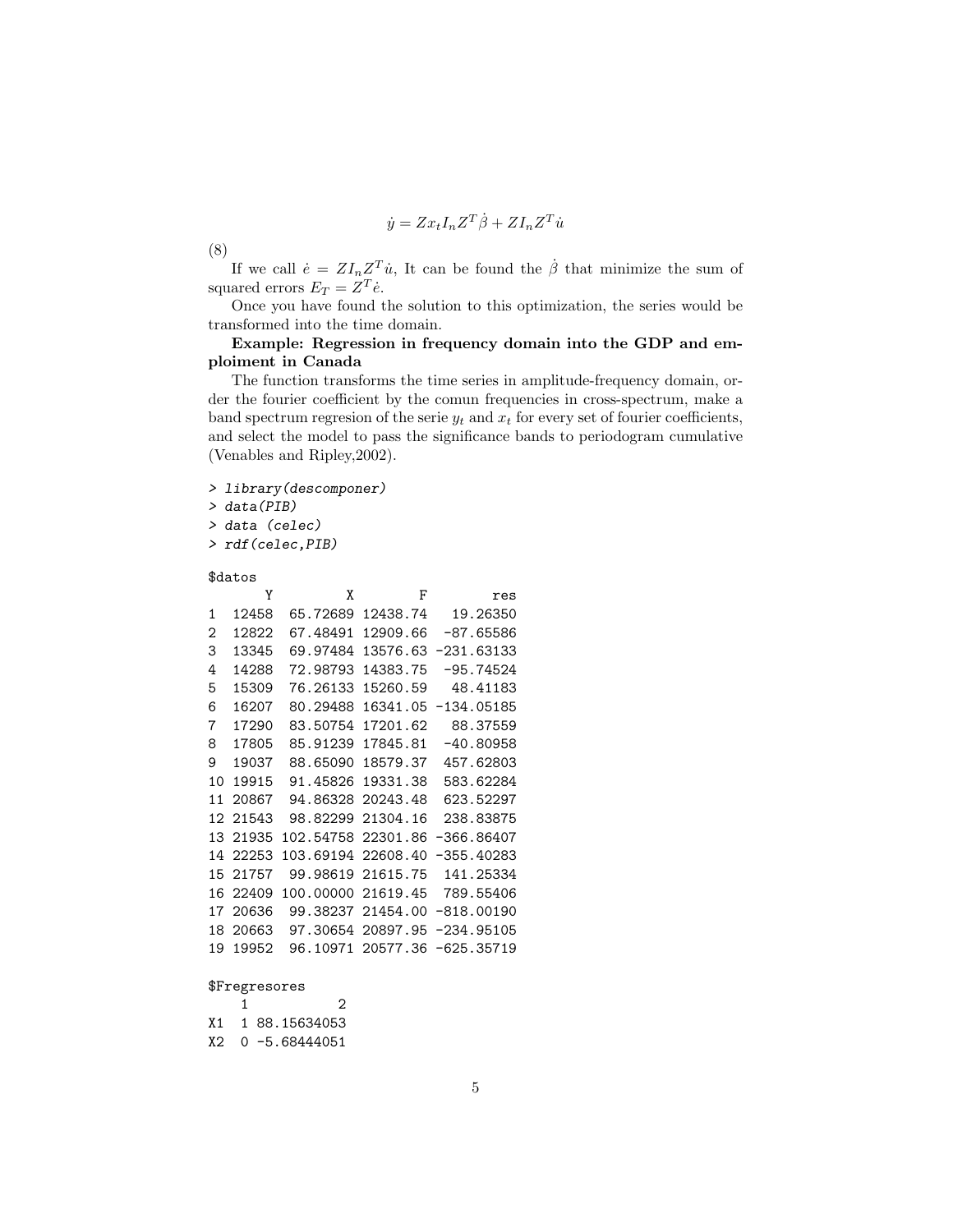| XЗ    | ი | -9.44842574     |
|-------|---|-----------------|
| Χ4    | 0 | -2.21612456     |
| Х5    | 0 | -2.62417102     |
| Х6    | 0 | -0.79654010     |
| Χ7    | ი | -2.39713050     |
| Х8    | 0 | -1.53918705     |
| Х9    | 0 | -1.43696347     |
| X10   | 0 | -1<br>.18967332 |
| X 11  | 0 | 0.69982435      |
| X12   | 0 | -0.92147295     |
| X13   | 0 | -0.82056751     |
| X 1 4 | 0 | .14883279<br>-1 |
| X15   | 0 | -0.66396550     |
| X16   | 0 | 1.26963280      |
| X17   | 0 | 0.21300734      |
| X18   | 0 | -1.09411248     |
| X19   | ი | 0.01302282      |
|       |   |                 |

### \$Tregresores

1 2 [1,] 0.2294157 15.07878 [2,] 0.2294157 15.48210 [3,] 0.2294157 16.05333 [4,] 0.2294157 16.74458 [5,] 0.2294157 17.49555 [6,] 0.2294157 18.42091 [7,] 0.2294157 19.15794 [8,] 0.2294157 19.70965 [9,] 0.2294157 20.33791 [10,] 0.2294157 20.98196 [11,] 0.2294157 21.76313 [12,] 0.2294157 22.67155 [13,] 0.2294157 23.52603 [14,] 0.2294157 23.78856 [15,] 0.2294157 22.93841 [16,] 0.2294157 22.94157 [17,] 0.2294157 22.79988 [18,] 0.2294157 22.32365 [19,] 0.2294157 22.04908

# \$Nregresores  $\begin{bmatrix} 1 \end{bmatrix}$  2

\$sse [1] 3116177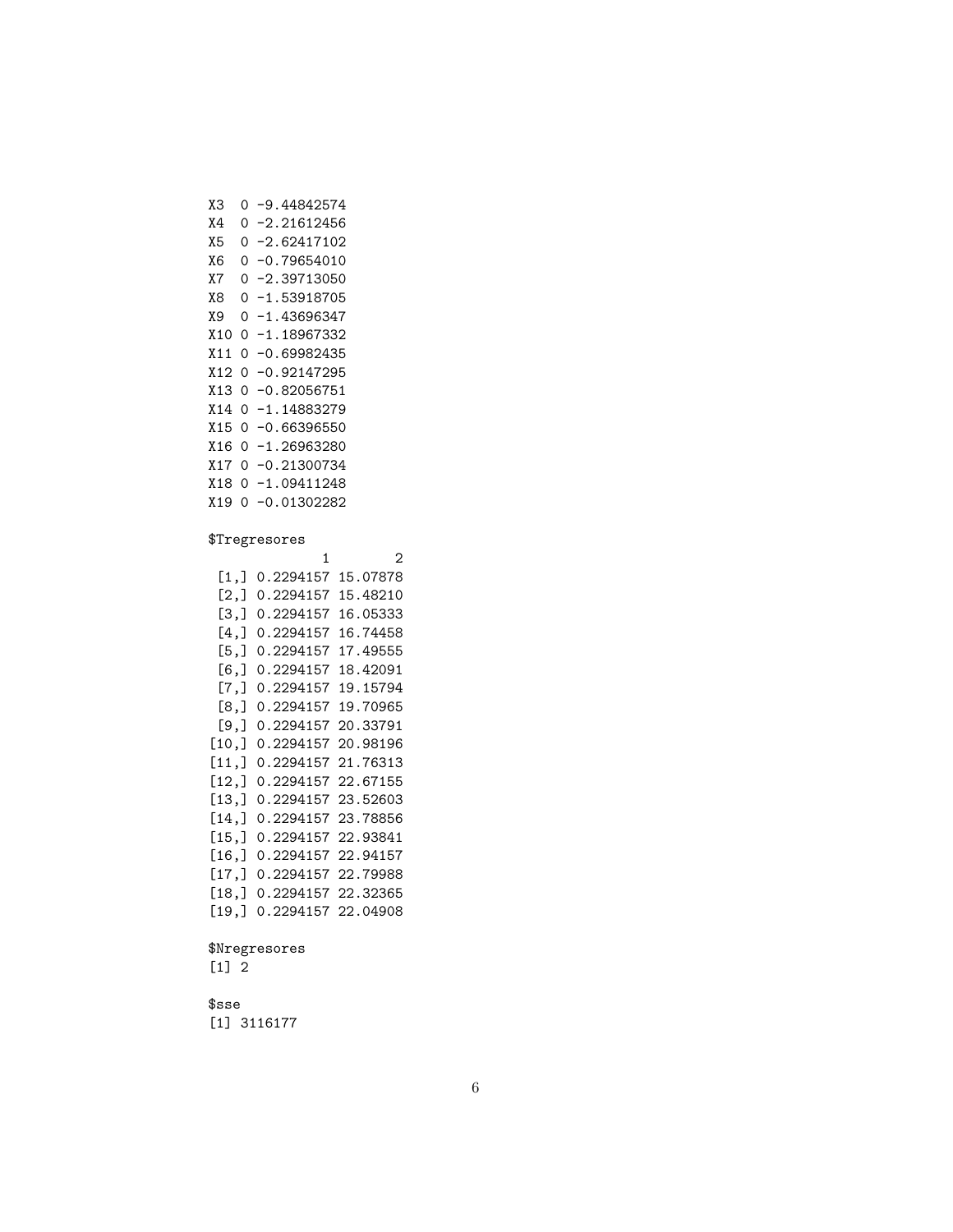# \$gcv [1] 204869.8

#### > gtd(rdf(celec,PIB)\$datos\$res)

Make the forecast  $Y_t(h) = \beta_0 + \beta_1 X_t(h) + \dots$ , you need to have the expansion for  $X_t(h)$  of the development

$$
X_t(h) = \eta + \sum_{j=1}^{N} [a_j \cos(\omega_j) + b_j \sin(\omega_j)] \tag{7}
$$

and this development using the orthogonal transformations  $W$  to have regressors in the frequency and time domain has to be done with  $n$  observations. Therefore, we have to build a new base of regressors of size  $n$  that have to be elaborated with observations  $X_t$ , being now  $t = h, h+1, h+2, \ldots, n, n+1, n+1$  $2, \ldots, n+h.$ 

```
> mod1=rdf(celec,PIB)
> newdata=c(100)
> predecirdf(mod1,newdata)
```
fit lwr upr 20577.36 19641.02 21513.70

#### Seasonal Decomposition by the Fourier Coefficients

The amplitude domain-frequency regression method could be use to decompose a time series into seasonal, trend and irregular components of a time serie  $y_t$  of frequency b or number of times in each unit time interval. For example, one could use a value of 7 for frequency when the data are sampled daily, and the natural time period is a week, or 4 and 12 when the data are sampled quarterly and monthly and the natural time period is a year.

If the observation are teken at equal interval of length,  $\Delta t$ , then the angular frequency is  $\omega = \frac{f}{\tau}$ . The equivalent frequency expressed in cycles per unit time is  $f = \frac{\omega}{2\pi} = \frac{1}{2} \Delta t$ . Whit only one observation per year,  $\omega = \pi$ radians per year or  $f = \frac{1}{2}$  cycle per year (1 cicle per two years), variation whit a wavelength of one year has fequency  $\omega = 2\pi$  radians per year or  $f = 1$  cicle per year.

For example, in a monthly time serie of  $N = 100$  observation, the seasonal cycles or the wavelenghth of one year has frequency  $f = \frac{100}{12} = 8,33$  cycles for 100 dates. If the time serie are 8 full year, the less seasonal frequency are 1 cycle for year, or 8 cycle for 96 observation. The integer multiplies are  $2\frac{N}{12},3\frac{N}{12}...$ and wavelenghth low of one year has frequency are  $f < \frac{N}{12}$ .

We can use (8) to estimate the fourier coefficient in time serie  $y_t$ :

$$
\dot{y} = ZtI_nZ^T\dot{\beta} + ZI_nZ^T\dot{u}
$$

(9)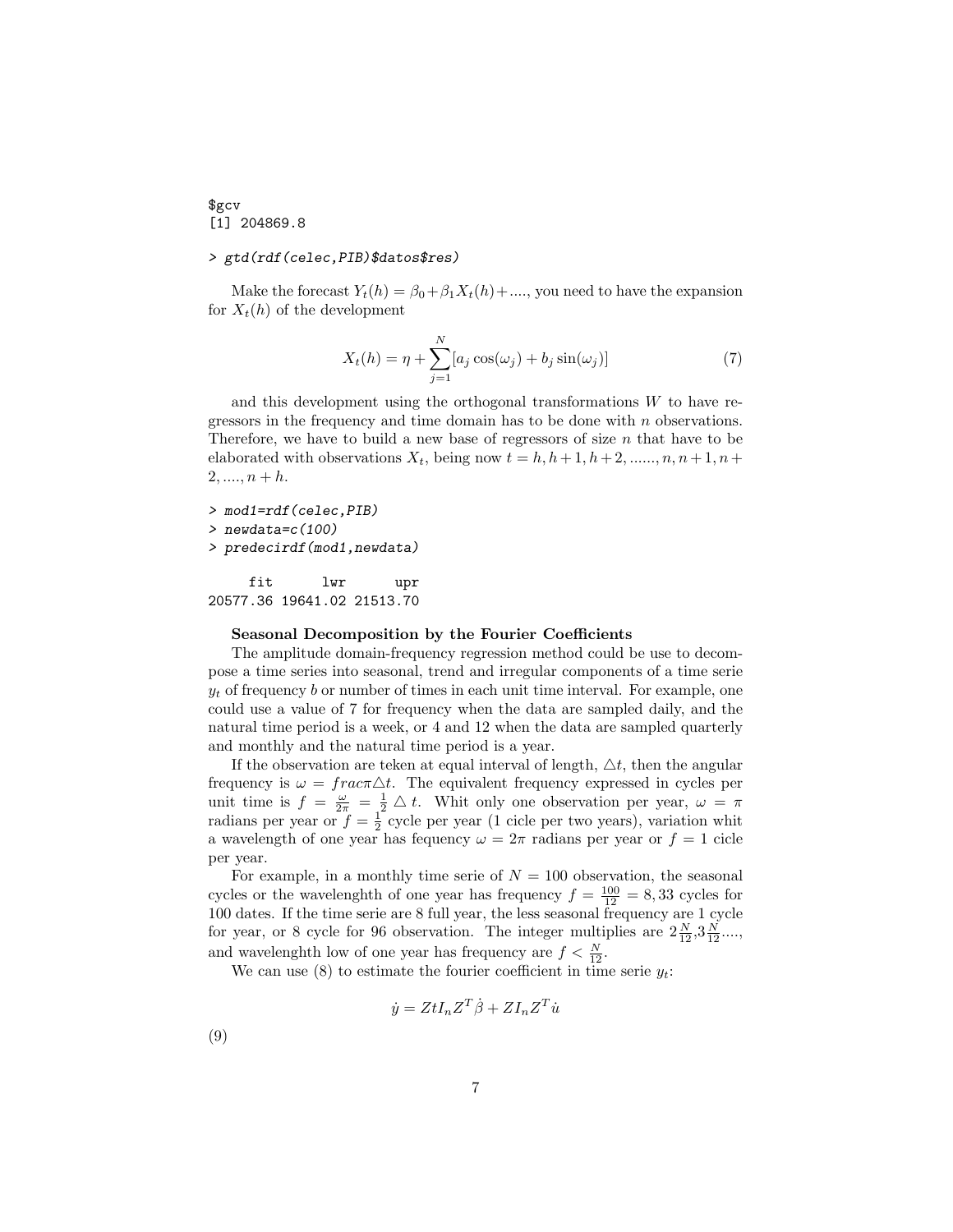being  $t = (1, 1, \ldots, 1)_N$  or  $t = (1, 2, 3, \ldots, N)_N$ . If  $t = (1, 1, 1, \ldots, 1)_N$ ,

$$
A = ZtI_nZ^T = \left(\begin{array}{cccccc} 1 & 0 & 0 & 0 & 0 & . & 0 & 0 \\ 0 & 1 & 0 & 0 & 0 & . & 0 & 0 \\ 0 & 0 & 1 & 0 & 0 & . & 0 & 0 \\ 0 & 0 & 0 & 1 & 0 & . & 0 & 0 \\ 0 & 0 & 0 & 0 & 1 & . & 0 & 0 \\ . & . & . & . & . & . & . & . \\ 0 & 0 & 0 & 0 & 0 & . & 0 & 1 \end{array}\right)
$$

Then

$$
A = \left(\begin{array}{cccccc} 1 & 0 & 0 & 0 & 0 & . & 0 & 0 \\ 0 & 1 & 0 & 0 & 0 & . & 0 & 0 \\ 0 & 0 & 1 & 0 & 0 & . & 0 & 0 \\ 0 & 0 & 0 & 1 & 0 & . & 0 & 0 \\ 0 & 0 & 0 & 0 & 0 & . & 0 & 0 \\ . & . & . & . & . & . & . & . \\ 0 & 0 & 0 & 0 & 0 & . & 0 & 0 \end{array}\right)
$$

are use in (9) to make the regression band spectrum with the first four coefficient of fourier of the serie  $\dot{y}$ .

The first  $2\frac{N}{12}-1$  rows the A matrix are used to estimate the fourier coefficients corresponding to cycles of low frequency, trend cycles, and rows  $2\frac{N}{12}$  and  $2\frac{N}{12} + 1$ are used to estimate the fourier coefficients of 1 cicle for year. The integer multiplies re the rows  $6\frac{N}{12}$ ,  $6\frac{N}{12}+1$ ,  $8\frac{N}{12}$ ...should be used to obtain the seasonal frequency.

# Example:descomponse by amplitude domain-frequency regression. IPI base 2009 in Cantabria

The Industrial Price Index of Cantabria is presented in the table below

The time serie by trend an seasonal is named  $T DST$ .  $TD$  is calculate by band spectrum regresion of the serie  $y_t$  and the temporal index t, in which regression is carried out in low amplitude- frequency. The seasonal serie ST result to take away  $TD$  to  $TDST$ , and the irregular serie IR result to take away TDST to  $y_t$ . The temporal index t used in the exemple are the OLS regression into IPI and the trend index  $t = (1, 2, 3, \dots N)_N$ .

> data(ipi)

> descomponer(ipi,12,1)\$datos

|                | TDST                     | TD. | ST.                               | IR.                                            |
|----------------|--------------------------|-----|-----------------------------------|------------------------------------------------|
| $\mathbf{1}$   |                          |     | 90.2 93.49148 97.29581 -3.8043288 | -3.29147706                                    |
| $\mathcal{P}$  |                          |     |                                   | 98.8 96.76618 97.40651 -0.6403355 2.03382281   |
| 3              |                          |     |                                   | 92.1 105.16011 97.55957 7.6005392 -13.06010720 |
| $\overline{a}$ | 102.7 100.11383 97.73672 |     |                                   | 2.3771122 2.58616508                           |
| -5             | 107.0 105.36545 97.91825 |     | 7.4471960                         | 1.63455301                                     |
| -6             | 98.3 102.67619 98.08444  |     | 4.5917463                         | -4.37619107                                    |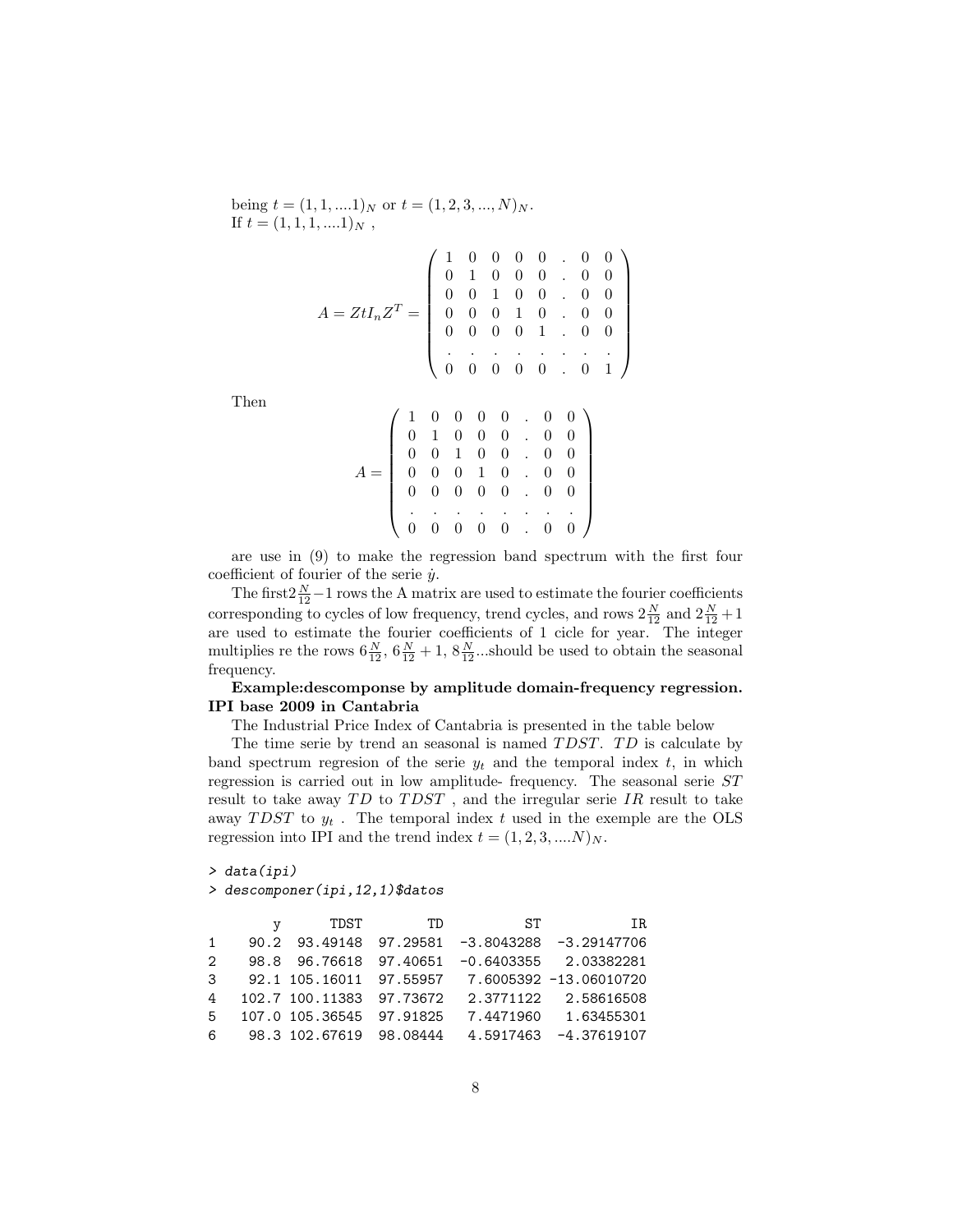| 7  | 100.9 | 99.14371                             | 98.21717              | 0.9265446    | 1.75628888     |
|----|-------|--------------------------------------|-----------------------|--------------|----------------|
| 8  | 66.3  | 72.41965                             | 98.30134 -25.8816898  |              | $-6.11964836$  |
| 9  | 101.4 | 100.48346                            | 98.32624              | 2.1572165    | 0.91654243     |
| 10 | 111.8 | 107.36550                            | 98.28651              | 9.0789861    | 4.43450007     |
| 11 | 111.4 | 105.66091                            | 98.18276              | 7.4781476    | 5.73909316     |
| 12 | 85.2  | 86.24833                             | 98.02170 -11.7733676  |              | $-1.04832922$  |
| 13 | 94.4  | 94.02740                             | 97.81584              | $-3.7884330$ | 0.37259602     |
| 14 | 96.2  | 96.94503                             | 97.58269              | $-0.6376590$ | $-0.74503016$  |
| 15 | 106.5 | 104.91231                            | 97.34356              | 7.5687593    | 1.58768510     |
| 16 | 101.1 | 99.48917                             | 97.12200              | 2.3671694    | 1.61083240     |
| 17 | 103.5 | 104.35813                            | 96.94209              | 7.4160356    | $-0.85812832$  |
| 18 | 99.9  | 101.39913                            | 96.82661              | 4.5725269    | $-1.49913452$  |
| 19 | 101.4 | 97.71791                             | 96.79525              | 0.9226651    | 3.68208654     |
| 20 | 58.6  | 71.08983                             | 96.86311 -25.7732827  |              | $-12.48982901$ |
| 21 | 99.8  | 99.18765                             | 97.03947              | 2.1481777    | 0.61234851     |
| 22 | 112.7 | 106.36795                            | 97.32701              | 9.0409316    | 6.33205472     |
| 23 | 103.8 | 105.16833                            | 97.72154              | 7.4467921    | $-1.36833257$  |
| 24 | 89.0  | 86.48826                             | 98.21225 -11.7239851  |              | 2.51173577     |
| 25 | 91.2  | 95.00995                             | 98.78249              | $-3.7725372$ | $-3.80995442$  |
| 26 | 97.3  | 98.77602                             | 99.41100              | $-0.6349825$ | $-1.47601811$  |
| 27 | 110.2 | 107.61046                            | 100.07348             | 7.5369794    | 2.58954158     |
| 28 | 105.7 | 103.10165                            | 100.74442             | 2.3572266    | 2.59835269     |
| 29 | 109.9 | 108.78390                            | 101.39902             | 7.3848751    | 1.11610157     |
| 30 | 109.1 | 106.56835                            | 102.01504             | 4.5533075    | 2.53165476     |
| 31 | 104.3 | 103.49319                            | 102.57441             | 0.9187856    | 0.80680894     |
| 32 | 71.9  | 77.39968                             | 103.06455 -25.6648756 |              | $-5.49967709$  |
| 33 | 107.1 | 105.61838                            | 103.47924             | 2.1391389    | 1.48162425     |
| 34 | 108.5 | 112.82176                            | 103.81888             | 9.0028771    | $-4.32175586$  |
| 35 | 116.6 | 111.50579                            | 104.09036             | 7.4154366    | 5.09420740     |
| 36 | 96.5  | 92.63167                             | 104.30628 -11.6746027 |              | 3.86832534     |
| 37 | 94.1  | 100.72716                            | 104.48380             | $-3.7566413$ | $-6.62715880$  |
| 38 |       | 102.4 104.01079                      | 104.64309             | $-0.6323060$ | $-1.61078761$  |
| 39 |       | 109.4 112.31078                      | 104.80558             | 7.5051995    | $-2.91077599$  |
| 40 | 109.0 | 107.33936                            | 104.99208             | 2.3472838    | 1.66063840     |
| 41 |       | 113.3 112.57479                      | 105.22108             | 7.3537147    | 0.72520870     |
| 42 |       | 116.5 110.04125                      | 105.50717             | 4.5340881    | 6.45874503     |
| 43 |       | 107.9 106.77478                      | 105.85988             | 0.9149060    | 1.12521823     |
| 44 |       | 76.7 80.72646 106.28293              |                       | -25.5564685  | 4.02646394     |
| 45 |       | 111.0 108.90415 106.77405 2.1301001  |                       |              | 2.09585363     |
| 46 |       | 109.3 116.29003 107.32521 8.9648227  |                       |              | $-6.99002963$  |
| 47 |       | 119.5 115.30756 107.92348 7.3840810  |                       |              | 4.19244058     |
| 48 |       | 95.1 96.92699 108.55221 -11.6252202  |                       |              | $-1.82698928$  |
| 49 |       | 109.6 105.45181 109.19255 -3.7407455 |                       |              | 4.14819131     |
| 50 |       | 109.0 109.19553 109.82516 -0.6296296 |                       |              | $-0.19553175$  |
| 51 |       | 125.2 117.90530 110.43188 7.4734196  |                       |              | 7.29469750     |
| 52 |       | 104.8 113.33469 110.99734 2.3373410  |                       |              | $-8.53468571$  |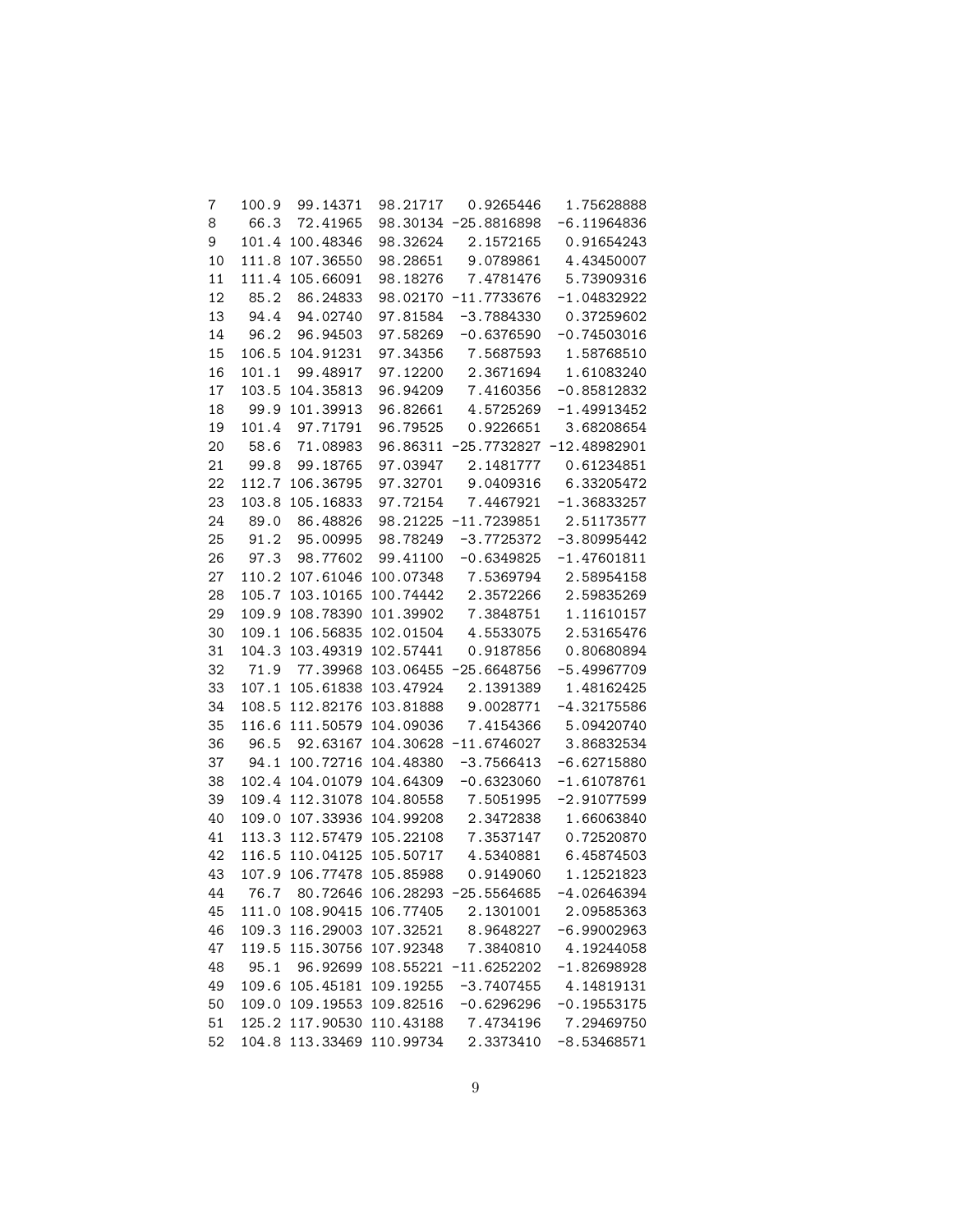| 53 | 123.7 |                 | 118.83279 111.51024 | 7.3225543             | 4.86720973    |
|----|-------|-----------------|---------------------|-----------------------|---------------|
| 54 | 119.7 | 116.47907       | 111.96420           | 4.5148687             | 3.22093379    |
| 55 | 105.4 | 113.26925       | 112.35822           | 0.9110265             | $-7.86924913$ |
| 56 | 84.1  | 87.24847        |                     | 112.69653 -25.4480614 | $-3.14846658$ |
| 57 | 112.1 | 115.10896       | 112.98790           | 2.1210613             | $-3.00895781$ |
| 58 | 121.6 | 122.17131       | 113.24454           | 8.9267682             | $-0.57131077$ |
| 59 | 120.0 | 120.83332       | 113.48059           | 7.3527255             | $-0.83331896$ |
| 60 | 98.6  | 102.13448       |                     | 113.71031 -11.5758378 | $-3.53447654$ |
| 61 | 117.6 | 110.22138       | 113.94623           | $-3.7248497$          | 7.37861665    |
| 62 | 117.7 | 113.57038       | 114.19733           | $-0.6269531$          | 4.12962237    |
| 63 | 129.7 | 121.90910       | 114.46747           | 7.4416398             | 7.79089518    |
| 64 | 111.8 | 117.08157       | 114.75418           | 2.3273982             | $-5.28157443$ |
| 65 |       | 125.2 122.33939 | 115.04800           | 7.2913939             | 2.86060751    |
| 66 |       | 121.2 119.82801 | 115.33236           | 4.4956493             | 1.37198834    |
| 67 | 116.8 | 116.49127       | 115.58412           | 0.9071470             | 0.30873208    |
| 68 | 88.2  | 90.43504        |                     | 115.77469 -25.3396543 | $-2.23503871$ |
| 69 | 113.7 | 117.98378       | 115.87175           | 2.1120225             | $-4.28377603$ |
| 70 | 129.0 | 124.73008       | 115.84137           | 8.8887137             | 4.26992094    |
| 71 | 121.7 | 122.97177       | 115.65040           | 7.3213700             | $-1.27177389$ |
| 72 | 94.4  | 103.74264       |                     | 115.26910 -11.5264553 | $-9.34264377$ |
| 73 |       | 110.3 110.96455 | 114.67351           | $-3.7089538$          | $-0.66455342$ |
| 74 | 115.3 | 113.22345       | 113.84773           | $-0.6242766$          | 2.07655123    |
| 75 | 112.9 | 120.19554       | 112.78568           | 7.4098599             | $-7.29553587$ |
| 76 |       | 122.4 113.80977 | 111.49232           | 2.3174554             | 8.59022509    |
| 77 | 116.9 | 117.24442       | 109.98419           | 7.2602334             | $-0.34442458$ |
| 78 | 111.2 | 112.76564       | 108.28921           | 4.4764299             | $-1.56563785$ |
| 79 | 115.0 | 107.34901       | 106.44574           | 0.9032674             | 7.65098972    |
| 80 | 77.1  | 79.26977        |                     | 104.50102 -25.2312472 | $-2.16976916$ |
| 81 | 106.3 | 104.61189       | 102.50890           | 2.1029837             | 1.68811145    |
| 82 | 115.9 | 109.37796       | 100.52731           | 8.8506592             | 6.52203544    |
| 83 | 106.7 | 105.90524       | 98.61523            | 7.2900144             | 0.79475657    |
| 84 | 83.0  | 85.35274        |                     | 96.82981 -11.4770729  | $-2.35273788$ |
| 85 | 92.2  | 91.53037        | 95.22343            | $-3.6930580$          | 0.66962853    |
| 86 | 94.3  | 93.21952        | 93.84112            | $-0.6216001$          | 1.08048013    |
| 87 | 96.7  | 100.09652       | 92.71844            | 7.3780800             | $-3.39651790$ |
| 88 | 87.2  | 94.18741        | 91.87990            | 2.3075126             | $-6.98741330$ |
| 89 | 91.0  | 98.56716        | 91.33809            | 7.2290730             | $-7.56716185$ |
| 90 | 91.0  | 95.55065        | 91.09344            | 4.4572105             | $-4.55065228$ |
| 91 |       | 95.3 92.03412   | 91.13474            | 0.8993879             | 3.26587643    |
| 92 |       | 70.2 66.31734   |                     | 91.44018 -25.1228401  | 3.88265582    |
| 93 |       | 98.3 94.07301   | 91.97906            | 2.0939449             | 4.22699051    |
| 94 |       | 106.9 101.52634 |                     | 92.71374 8.8126048    | 5.37365804    |
| 95 |       | 103.4 100.86057 | 93.60191            | 7.2586589             | 2.53942747    |
| 96 | 86.8  | 83.17132        |                     | 94.59901 -11.4276905  | 3.62867995    |
| 97 |       | 90.5 91.98328   |                     | 95.66044 -3.6771622   | $-1.48327720$ |
| 98 |       | 91.4 96.12477   |                     |                       | $-4.72476795$ |
|    |       |                 | 96.74369            | $-0.6189236$          |               |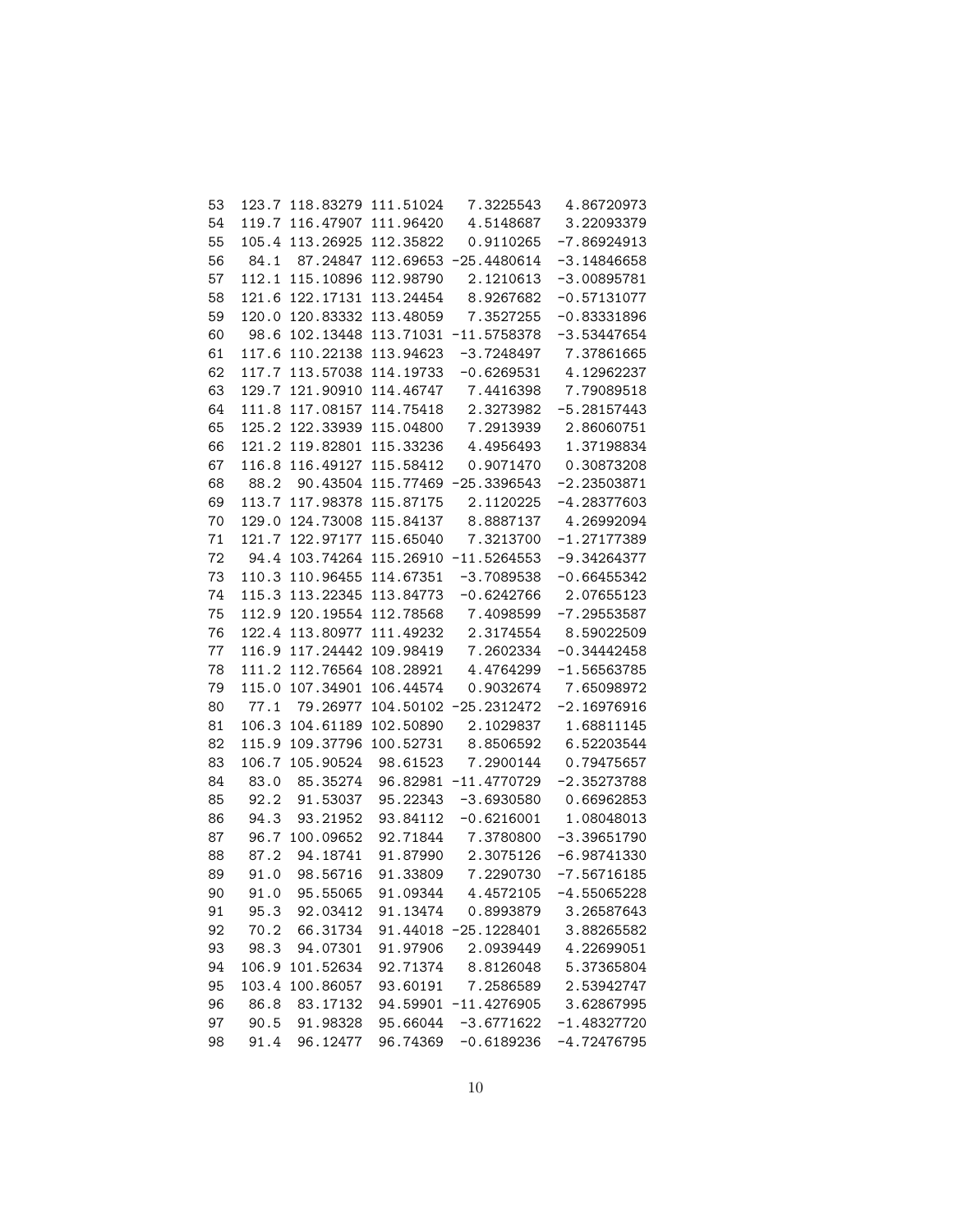| 99  |       | 107.7 105.15641    | 97.81010  | 7.3463001                              | 2.54359493                                         |
|-----|-------|--------------------|-----------|----------------------------------------|----------------------------------------------------|
| 100 | 100.6 | 101.12380          | 98.82623  | 2.2975698                              | $-0.52379809$                                      |
| 101 | 101.9 | 106.96265          | 99.76474  | 7.1979126                              | $-5.06264944$                                      |
| 102 | 105.8 | 105.04288          | 100.60489 | 4.4379911                              | 0.75712158                                         |
| 103 | 101.5 | 102.22804          | 101.33254 | 0.8955084                              | $-0.72804413$                                      |
| 104 | 75.4  | 76.92534           |           | 101.93977 -25.0144330                  | $-1.52533899$                                      |
| 105 | 101.4 | 104.50915          | 102.42425 | 2.0849062                              | $-3.10915268$                                      |
| 106 | 109.1 | 111.56283          | 102.78828 | 8.7745503                              | $-2.46283178$                                      |
| 107 | 115.8 | 110.26517          | 103.03786 | 7.2273034                              | 5.53483418                                         |
| 108 | 98.9  | 91.80330           |           | 103.18160 -11.3783080                  | 7.09670316                                         |
| 109 | 97.6  | 99.56851           | 103.22978 | $-3.6612663$                           | $-1.96851275$                                      |
| 110 | 102.7 | 102.57721          | 103.19346 | $-0.6162472$                           | 0.12278761                                         |
| 111 | 113.2 | 110.39836          | 103.08384 | 7.3145202                              | 2.80163645                                         |
| 112 | 104.3 | 105.19939          | 102.91176 | 2.2876270                              | $-0.89938650$                                      |
| 113 | 107.6 | 109.85412          | 102.68737 | 7.1667522                              | $-2.25412104$                                      |
| 114 | 103.5 | 106.83880          | 102.42003 | 4.4187717                              | $-3.33880379$                                      |
| 115 | 97.9  | 103.00994          | 102.11831 | 0.8916288                              | $-5.10993901$                                      |
| 116 | 86.3  | 76.88402           |           | 101.79005 -24.9060259                  | 9.41597537                                         |
| 117 | 108.4 | 103.51838          | 101.44251 | 2.0758674                              | 4.88162432                                         |
| 118 | 103.5 | 109.81895          | 101.08246 | 8.7364958                              | $-6.31895228$                                      |
| 119 | 103.5 | 107.91219          | 100.71625 | 7.1959478                              | $-4.41219319$                                      |
| 120 | 89.0  | 89.02086           |           | 100.34979 -11.3289256                  | $-0.02086087$                                      |
| 121 | 94.5  | 96.34308           | 99.98845  | $-3.6453705$                           | $-1.84307991$                                      |
| 122 | 97.7  | 99.02332           | 99.63689  | $-0.6135707$                           | $-1.32331522$                                      |
| 123 | 112.9 | 106.58152          | 99.29878  | 7.2827404                              | 6.31847874                                         |
| 124 | 97.6  | 101.25429          | 98.97660  | 2.2776842                              | $-3.65428531$                                      |
| 125 | 111.6 | 105.80694          | 98.67135  | 7.1355917                              | 5.79306067                                         |
| 126 | 103.8 | 102.78193          | 98.38238  | 4.3995523                              | 1.01806936                                         |
| 127 | 97.3  | 98.99509           | 98.10734  | 0.8877493                              | $-1.69508506$                                      |
| 128 | 86.6  | 73.04459           | 97.84221  | $-24.7976188$                          | 13.55540629                                        |
| 129 | 94.7  | 99.64840           | 97.58158  | 2.0668286                              | $-4.94840385$                                      |
| 130 | 100.3 | 106.01739          | 97.31895  | 8.6984413                              | $-5.71739065$                                      |
| 131 | 95.4  | 104.21194          | 97.04735  | 7.1645923                              | $-8.81193975$                                      |
| 132 | 85.4  | 85.48037           | 96.75991  | $-11.2795431$                          | $-0.08036676$                                      |
| 133 | 96.3  | 92.82113           | 96.45061  | $-3.6294747$                           | 3.47886911                                         |
| 134 | 94.5  | 95.50404           | 96.11493  | $-0.6108942$                           | $-1.00403907$                                      |
| 135 | 98.1  | 103.00152          | 95.75056  | 7.2509605                              | $-4.90151667$                                      |
|     |       | 136 105.0 97.62554 | 95.35780  | 2.2677414                              | 7.37445589                                         |
|     |       |                    |           |                                        | 137 101.0 102.04441 94.93997 7.1044313 -1.04440606 |
| 138 |       |                    |           | 98.8 98.88375 94.50342 4.3803329       | $-0.08375036$                                      |
|     |       |                    |           | 139 91.5 94.94119 94.05732 0.8838697   | $-3.44119438$                                      |
|     |       |                    |           | 140 80.5 68.92406 93.61328 -24.6892117 | 11.57593655                                        |
| 141 |       |                    |           | 94.6 95.24231 93.18452 2.0577898       | $-0.64231218$                                      |
|     |       |                    |           | 142 100.6 101.44547 92.78508 8.6603868 | $-0.84546802$                                      |
| 143 |       |                    |           |                                        | 91.8 99.56192 92.42868 7.1332368 -7.76191538       |
|     |       |                    |           | 144 82.1 80.89749 92.12765 -11.2301607 | 1.20250882                                         |
|     |       |                    |           |                                        |                                                    |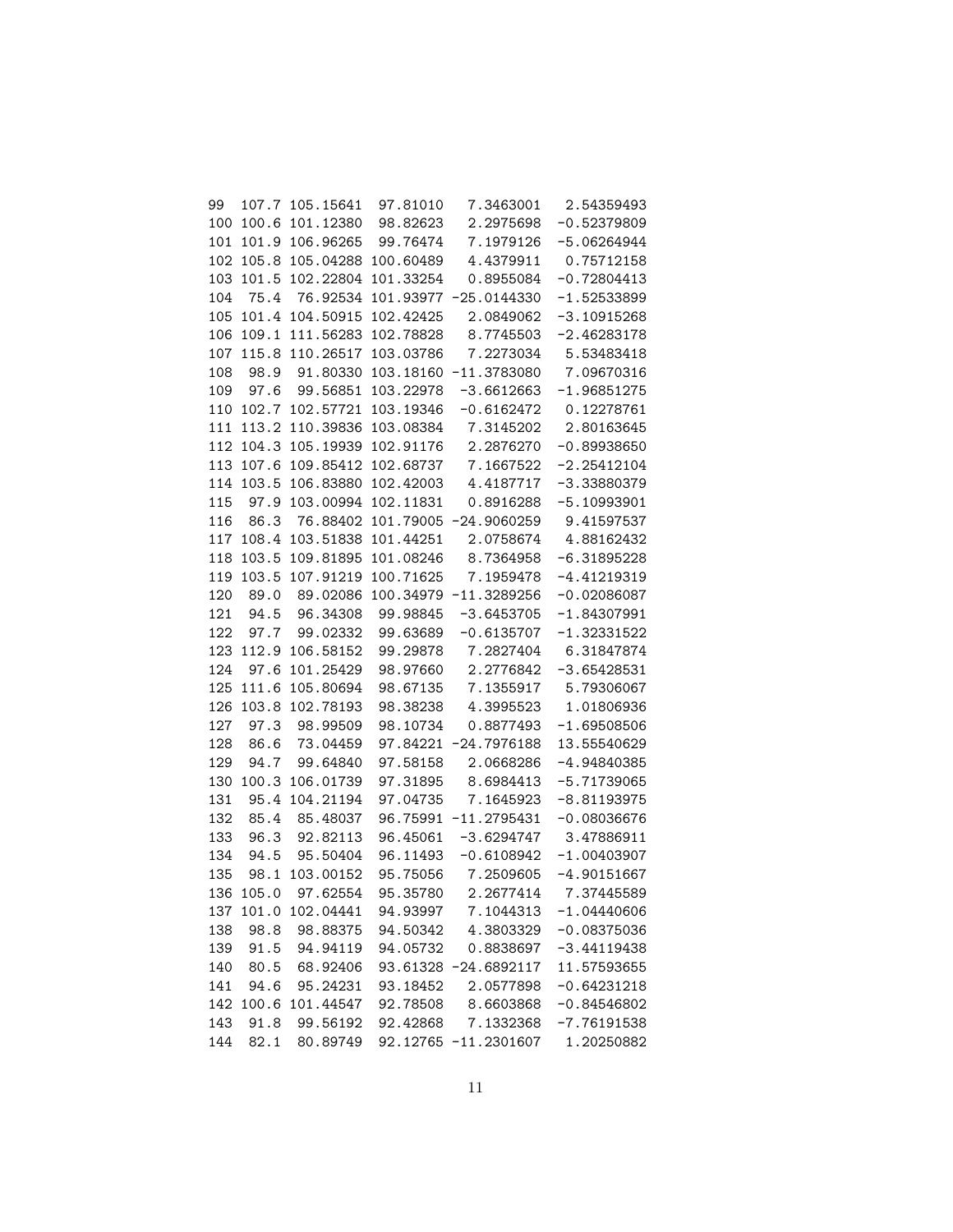145 91.8 88.08756 91.89189 -3.8043288 3.71244372 146 92.6 91.08754 91.72788 -0.6403355 1.51245564 147 100.1 99.23859 91.63805 7.6005392 0.86141476 148 95.4 93.99740 91.62029 2.3771122 1.40259993

> gdescomponer(ipi,12,1,2002,1)

#### Bibliography

Chatfield, Cris (2004). "The Analysis of Time Series: An Introduction (6th edn.)", 2004. CRC Press

Engle, Robert F. (1974), "Band Spectrum Regression", International Economic Review 15,1-11.

Hannan, E.J. (1963), "Regression for Time Series", in Rosenblatt, M. (ed.), Time Series Analysis, New York, John Wiley.

Harvey, A.C. (1978), "Linear Regression in the Frequency Domain", International Economic Review, 19, 507-512.

Venables and Ripley (2002), "Modern Applied Statistics with S" (4th edition, 2002).

Wilson, P.J. and Perry, L.J. (2004). "Forecasting Australian Unemployment Rates Using Spectral Analysis" Australian Jurnal of Labour Economics, vol 7,no 4, December 2004, pp 459-480.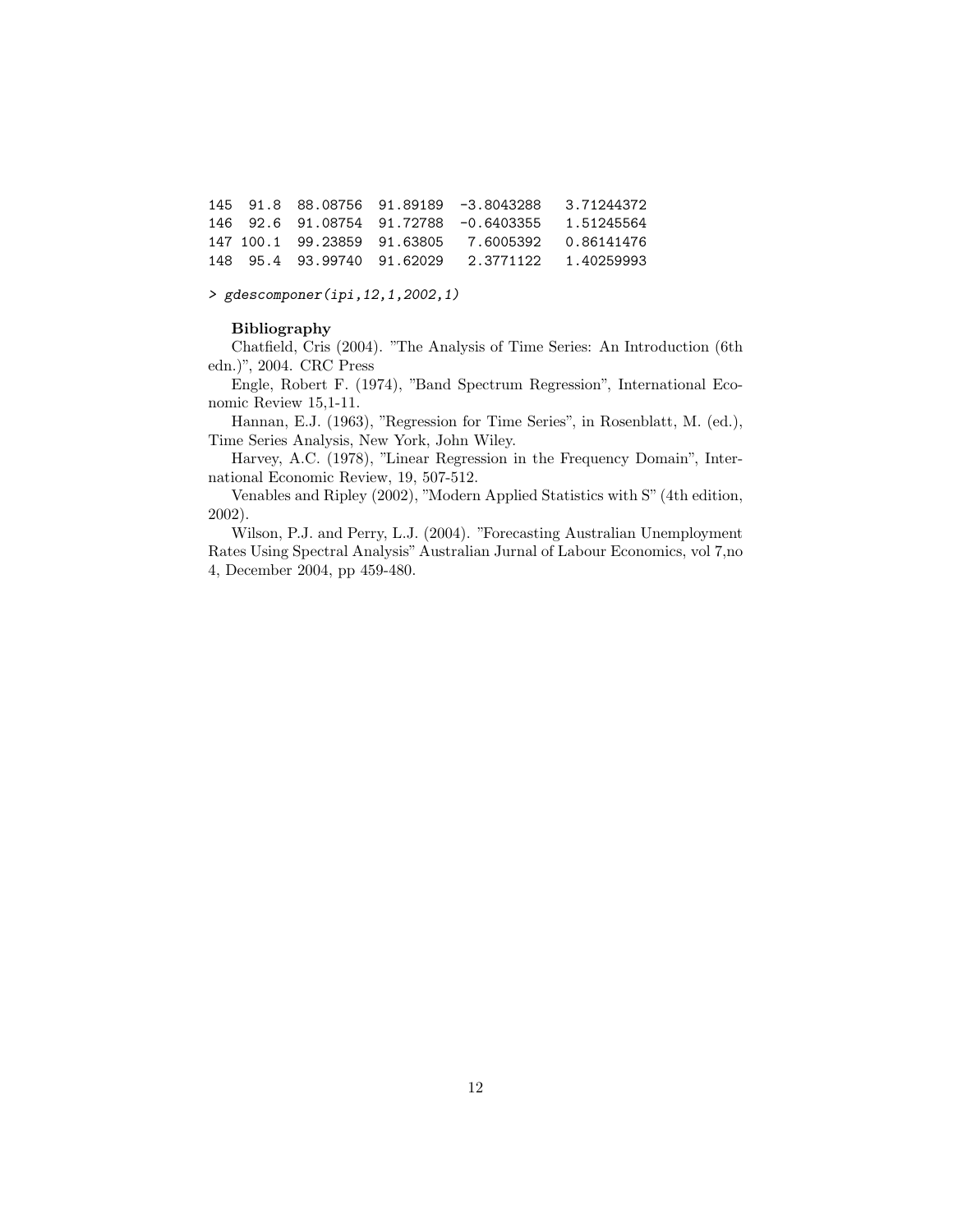# Appendix

The multiplication of two harmonic series of diferent frequency:

$$
[a_j \cos(\omega_j) + b_j \sin(\omega_j)]x[a_i \cos(\omega_i) + b_i \sin(\omega_i)]
$$

gives the following sum:

$$
a_j a_i \cos(\omega_j) \cos(\omega nega_i) + a_j b_i \cos(\omega_j) \sin(\omega_i)
$$

$$
+a_i b_j \sin(\omega_j) \cos(\omega_i) b_i \sin(\omega_i) + b_j b_i \sin(\omega_j) \sin(\omega_i)
$$

that using the identity of the products of sines and cosines gives the following results:

$$
\frac{a_j a_i + b_j b_i}{2} \cos(\omega_j - \omega_i) + \frac{b_j a_i - b_j a_i}{2} \sin(\omega_j - \omega_i)
$$

$$
+ \frac{a_j a_i - b_j b_i}{2} \cos(\omega_j + \omega_i) + \frac{b_j a_i + b_j a_i}{2} \sin(\omega_j + \omega_i)
$$

The circularity of  $\omega$  determines that the product of two harmonics series resulting in a new series in which the Fourier coefficients it's a linear combination of the Fourier coefficients of the two harmonics series.

In the following two series:

$$
y_t = \eta^y + a_0^y \cos(\omega_0) + b_0^y \sin(\omega_0) + a_1^y \cos(\omega_1) + b_1^y \sin(\omega_1) + a_2^y \cos(\omega_2) + b_2^y \sin(\omega_2) + a_3^y \cos(\omega_3)
$$

 $x_t = \eta^x + a_0^x \cos(\omega_0) + b_0^x \sin(\omega_0) + a_1^x \cos(\omega_1) + b_1^x \sin(\omega_1) + a_2^x \cos(\omega_2) + b_2^x \sin(\omega_2) + a_3^x \cos(\omega_3)$ 

given a matrix  $\Theta^{\dot{x}\dot{x}}$  of size  $8x8$ :

$$
\Theta^{\dot{x}\dot{x}}=\eta^xI_8+\frac{1}{2}\left(\begin{array}{ccccccccc} 0&a_0^x&b_0^x&a_1^x&b_1^x&a_2^x&b_2^x&2a_3^x\\ 2a_0^x&a_1^x&b_1^x&a_0^x+a_2^x&b_0^x+b_2^x&a_1^x+2a_3^x&b_1^x&2a_2^x\\ 2b_0^x&b_1^x&-a_1^x&-b_0^x+b_2^x&a_0^x-a_2^x&-b_1^x&a_1^x-a_3^x&-2b_2^x\\ 2a_1^x&a_0^x+a_2^x&-b_0^x+b_2^x&2a_3^x&0&a_0^x+a_2^x&b_0^x-b_2^x&2a_1^x\\ 2b_1^x&a_0^x+b_2^x&-b_0^x-a_2^x&0&-2a_3^x&-b_0^x+b_2^x&a_0^x-a_2^x&-2b_1^x\\ 2a_2^x&a_1^x+2a_3^x&-b_1^x&a_0^x+a_2^x&-b_0^x-b_2^x&a_1^x&-b_1^x&2a_0^x\\ 2b_2^x&b_1^x&a_1^x-2a_3^x&b_0^x-b_2^x&a_0^x-a_2^x&-b_1^x&-a_1^x&-2b_0^x\\ 2a_3^x&a_2^x&-b_2^x&a_1^x&-b_1^x&a_0^x&-b_1^x&a_0^x&-b_0^x&0\end{array}\right)
$$

Demonstrates that:

$$
\dot{z} = \Theta^{\dot{x}\dot{x}}\dot{y}
$$

where  $\dot{y} = Wy, \dot{x} = Wx$ , and  $\dot{z} = Wz$ .